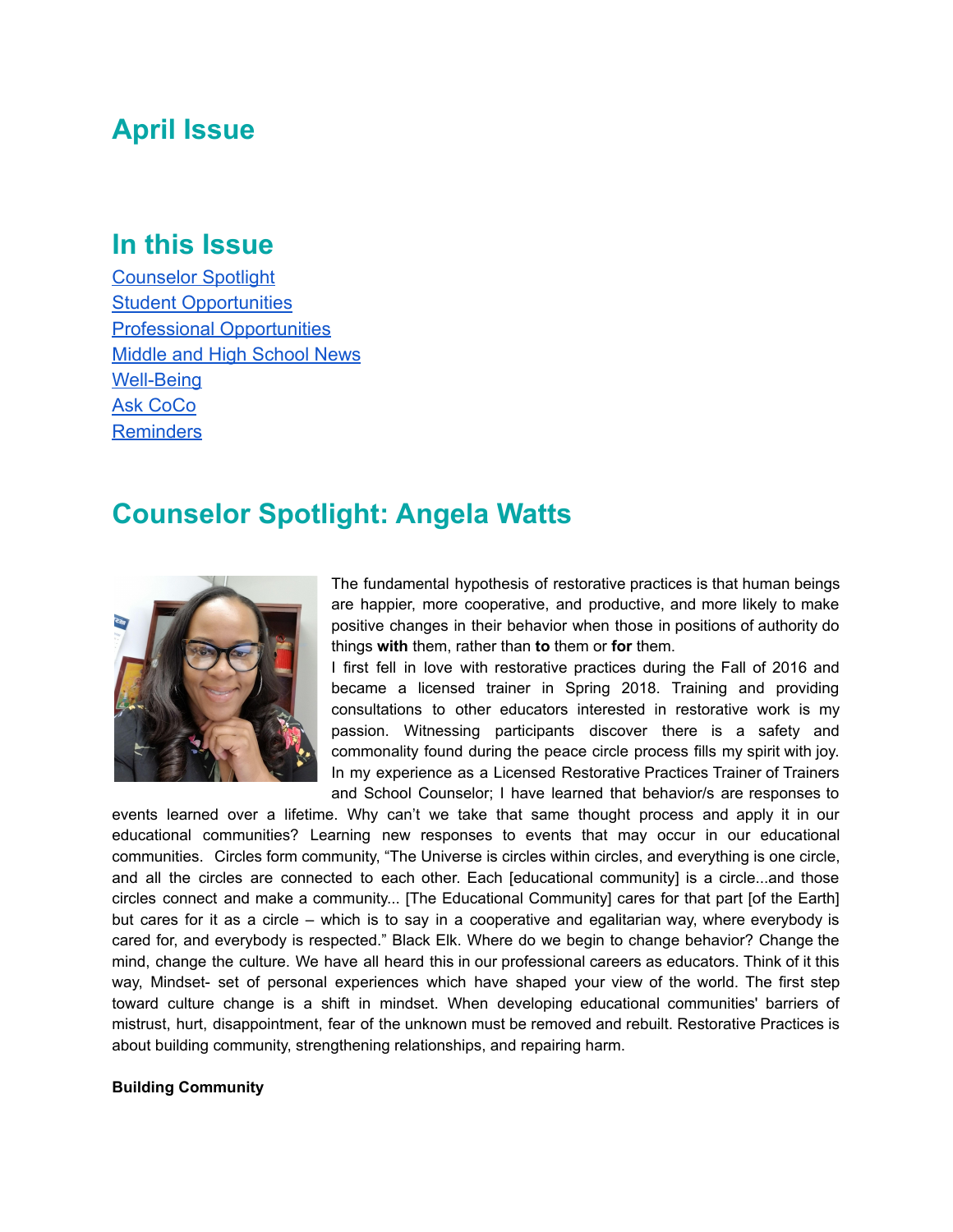"We plant the seed that one day will grow; we may never see the end result." Romero Prayer. Implementing Restorative Practices within an educational community takes time and patience. Seed planting began by asking schools to identify Restorative Practices team members. The team received training, and in turn began to share knowledge acquired with others in the educational community. Empowering the community whereas all members are speaking the same language with clear goals. Leadership buy-in and support is of utmost importance when developing a restorative environment within educational communities. When leadership shows a belief in the restorative work, the rest of the team tends to believe in the work. "If people stand in a circle long enough, they'll eventually begin to dance." (George Carlin, Comedian). As the seed planted began to grow, more educational communities were added. I have been fortunate enough to train all district Social Emotional Learning Specialist, Social Workers, RESET (formerly TOR) Moderators, School Nurses, Child Welfare and Attendance Specialist, Community Partners, and countless faculty and staff members. Change YOUR mind, then change the CULTURE. None of this would be possible without support from leadership. It is important when developing a restorative educational community to keep a few things in mind such as: Identify and assemble a Restorative Practices Team, Implement Tier 1-3 strategies, develop a plan when transitioning from a Punitive to Restorative Appr**o**ach, regular meetings, common goals, peer review, working across boundaries, and relationship building

#### **School Climate and Strengthening Relationships**

One central idea of restorative practices is that everyone has a desire to be treated fairly, "…individuals are most likely to trust and cooperate freely with systems – whether they themselves win or lose by those systems – when fair process is observed". When creating a restorative environment, first establish expectations. Begin with staff and ask the question, what will this educational community look like, sound like, and feel like? As a community create expectations, the beauty of this work is that all voices are welcome, all are treated equally. "Circles create soothing space, where even reticent people can realize that their voice is welcome." (Margaret J. Wheatley). In turn, staff create a restorative environment in the classroom, by asking students for input regarding classroom community expectations. Asking students and staff to provide input regarding expectations, plants the seed for connection. Connection before content is of utmost importance and one way I strengthen and build relationships. A simple check-in prior to content delivery is important. Are your students ready to receive the material, you might simply ask how are you feeling? What do you need? I encourage educators to use affective language (I feel\_\_\_\_because ) allow your students to know how you are feeling. Those in leadership positions should also check in with staff, asking the aforementioned questions. Restorative work does not just happen in the classroom, it happens in the breezeway, cafeteria, teacher workroom, the front office.

#### **Whole School Implementation**

Reaching from the tree to the grass does not come without barriers. Receiving Restorative Practices training answers our What, implementation after training answers our Why. Restorative Practices is a wonderful tool to pair with other Social Emotional Learning tools and interventions readily available such as Second Steps, Tier I-III interventions, and Aggression Replacement Training to name a few. Utilizing Restorative Practices as a model to develop a student inclusivity framework is beneficial to educational learning; examples include Homeroom Check-In, Community Circles, Written Impact Statement-Using Restorative Questions, Restorative Re-Entry,etc. When thinking of transitioning from a punitive to restorative educational environment, think of the 3R's; respect, relationships, and responsibility. **RESPECT -**Receiving **respect** from others **is important** because it helps us **to feel safe** and to express ourselves. Being respected by **important** people in our lives growing up teaches us how to be respectful toward others. **RELATIONSHIPS- Respect** in your **relationships** builds feelings of **trust**, **safety**, and **wellbeing**. **RESPONSIBILITY -**The **relationships** formed **between students and school staff** members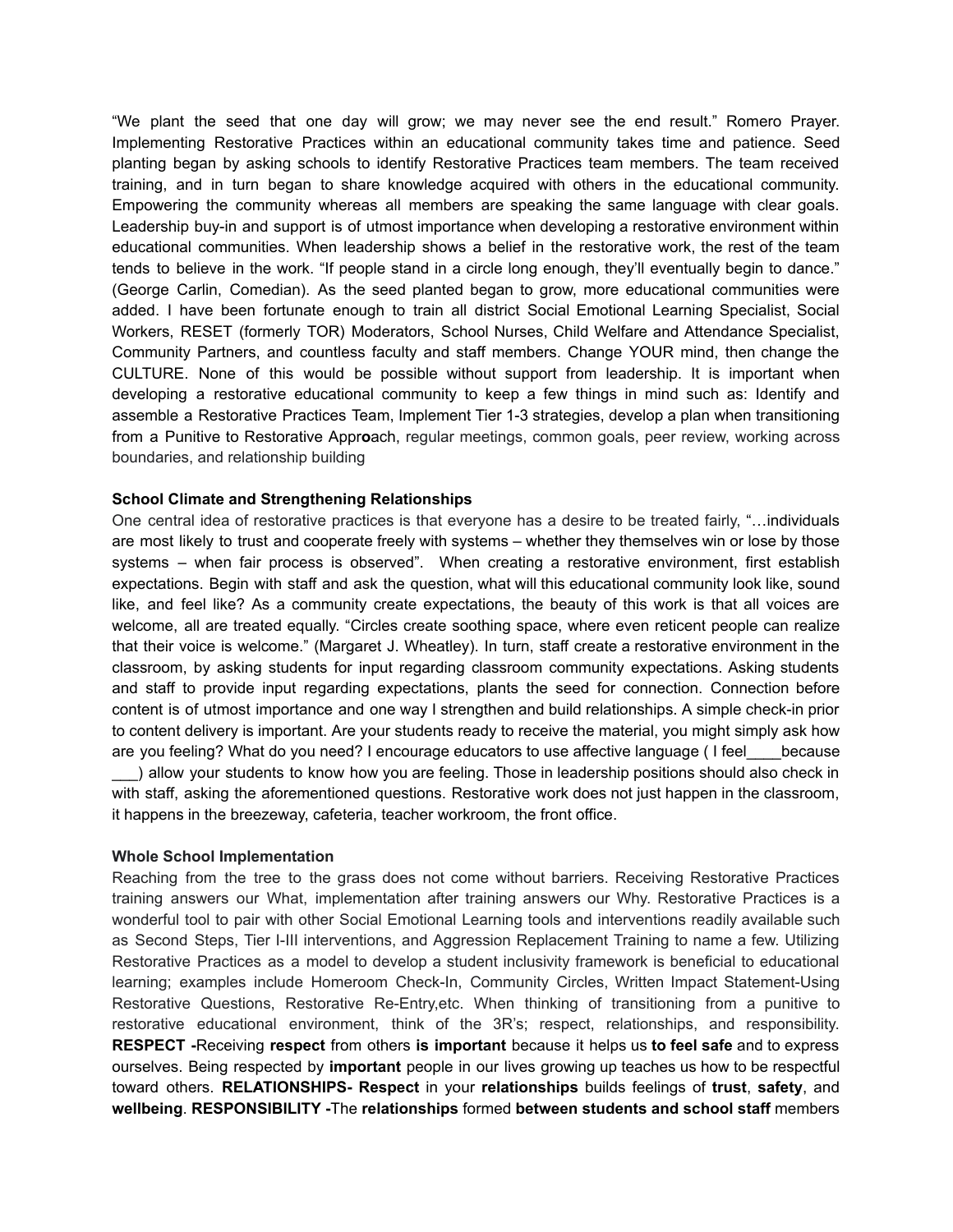are at the **heart** of **school** connectedness. The first barrier to overcome is understanding YOU do not have to sit in a circle to be restorative. Restorative Practices is more than sitting in a circle discussing feelings and concerns. Restorative practices can be used to deliver content, create connections with families/community partners, build relationships, repair harm. Students and staff may be hesitant regarding the use of the practices or question the benefits of the practices. Students who perceive their teachers and **school** administrators as creating a caring, well-structured learning environment in which expectations are high, clear and fair are more likely to be connected to **school**. Which increases academic performance and attendance, decreases suspensions and expulsions. Change YOUR mind, then change the culture.

Ms. Angela Watts, M.A., M.H.C. School Counselor Re-Engagement Programs IIRP Licensed Restorative Practices Trainer of Trainers Founder Circlworks Restorative Practices Training and Consulting

# <span id="page-2-0"></span>**Student Opportunities**

### **Community Service Seal**

Graduation is around the corner for Louisiana's seniors. There is still time for seniors in Louisiana to earn the community service endorsement by completing and documenting 80 hours of community service prior to graduation. The Community Service [Endorsement](https://www.louisianabelieves.com/docs/default-source/counselor-toolbox-resources/community-service-endorsement.pdf?sfvrsn=e9dc6718_2) Overview outlines the requirements and the action steps for those involved..

For additional information, please contact [Megan.Thompson2@la.gov.](mailto:Megan.Thompson2@la.gov)

#### **Jump Start Construction Scholarship Opportunity**

The Jump Start Construction Connect Scholars Program is accepting applications for up to forty one-time \$1,000 scholarships. Jump Start [Construction](https://www.louisianabelieves.com/docs/default-source/jumpstart/jump-start-construction-connect-scholars-application-2020-2021.pdf) Connect Scholarship Applications are due May 20.

Applicants must:

- Have a Jump Start TOPS Tech Career Diploma.
- Have a National Center for Construction Education and Research credential.
- Have a plan to enroll in an LCTCS campus on a construction pathway or in an Associated Builders and Contractors training program.

Please contact [megan.thompson2@la.gov](mailto:megan.thompson2@la.gov) with questions.

# <span id="page-2-1"></span>**Professional Opportunities**

#### **Child Welfare and Attendance**

Child Welfare and Attendance (CWA) directors, supervisors, and all attendance stakeholders meet monthly. The next meeting will be held on Wednesday, May 4, 2022 at 8 a.m.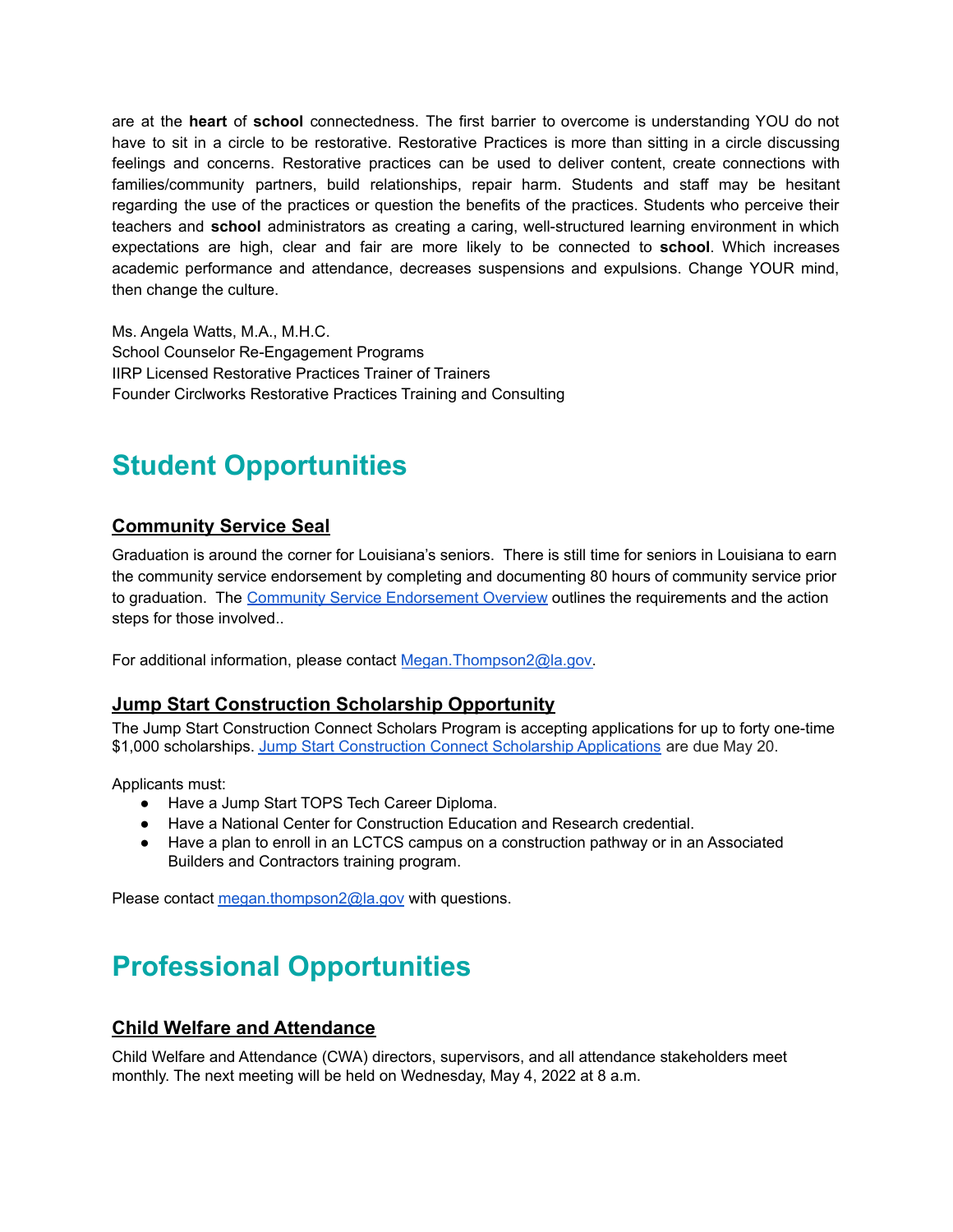CWAs are provided with relevant professional development, resources, and tools to support students and families within their systems. As members of the Louisiana Attendance Alliance, CWAs are afforded evidence-based, best-practices to address chronic absence and encourage family engagement during these meetings.

**Date:** Wednesday, May 4, 2022, 8 a.m. - 9:30 a.m. **Link:** <https://ldoe.zoom.us/j/98911091852?pwd=eHg2YXQrTGxHTnRsQUEzWFN0TElPQT09> **Webinar ID:** 989 1109 1852 **Passcode:** CWAMAY **Phone Number:** 470-250-9358

Please contact [shelneka.adams@la.gov](mailto:shelneka.adams@la.gov) with questions.

#### **Aspiring Principal Fellowship**

In order to prepare future principals for success in their first year as a principal, the Aspiring Principal Fellowship will support the development of aspiring school leaders across the state. APF cohort participants will meet throughout the year to explore best practices with regional experts, participate in school visits, and have an opportunity to reflect. Participants will exit this fellowship with a robust leadership portfolio, the guidance of Louisiana's most successful principals, and a strong network of lifelong colleagues.

Applicants must hold a current EDL1 certification in Louisiana. School systems need to cover the cost of the \$1000 tuition for presenters and materials, as well as travel costs. Interested candidates should complete the Aspiring Principal Fellowship [Application](https://form.jotform.com/220616500204035) no later than **April 30**.

Additional information can be found in this [overview](https://www.louisianabelieves.com/docs/default-source/teaching/aspiring-principal-fellowship-1-pager-2022-2023.pdf) of the Aspiring Principal Fellowship.

Please contact **[louisianaleaders@la.gov](mailto:louisianaleaders@la.gov)** with questions.

## <span id="page-3-0"></span>**Middle and High School News**

### **Financial Aid Planning**

The Free Application for Federal Student Aid (FAFSA) opened on October 1. Completing the application early is imperative to ensure students get the maximum aid available to them. Schools/school systems can get live, phone or online assistance with FAFSA completion events from the Department. FAFSA completion or having a waiver on file is a requirement for graduation and to count in the graduation cohort.

Please contact *definancialaid@la.gov* for more information or to set up an assistance visit.

#### **TOP 5 Parishes**

| Catahoula Parish       | $100\%$ |
|------------------------|---------|
| Union Parish           | 87%     |
| Sabine Parish          | 83%     |
| <b>Caldwell Parish</b> | 82%     |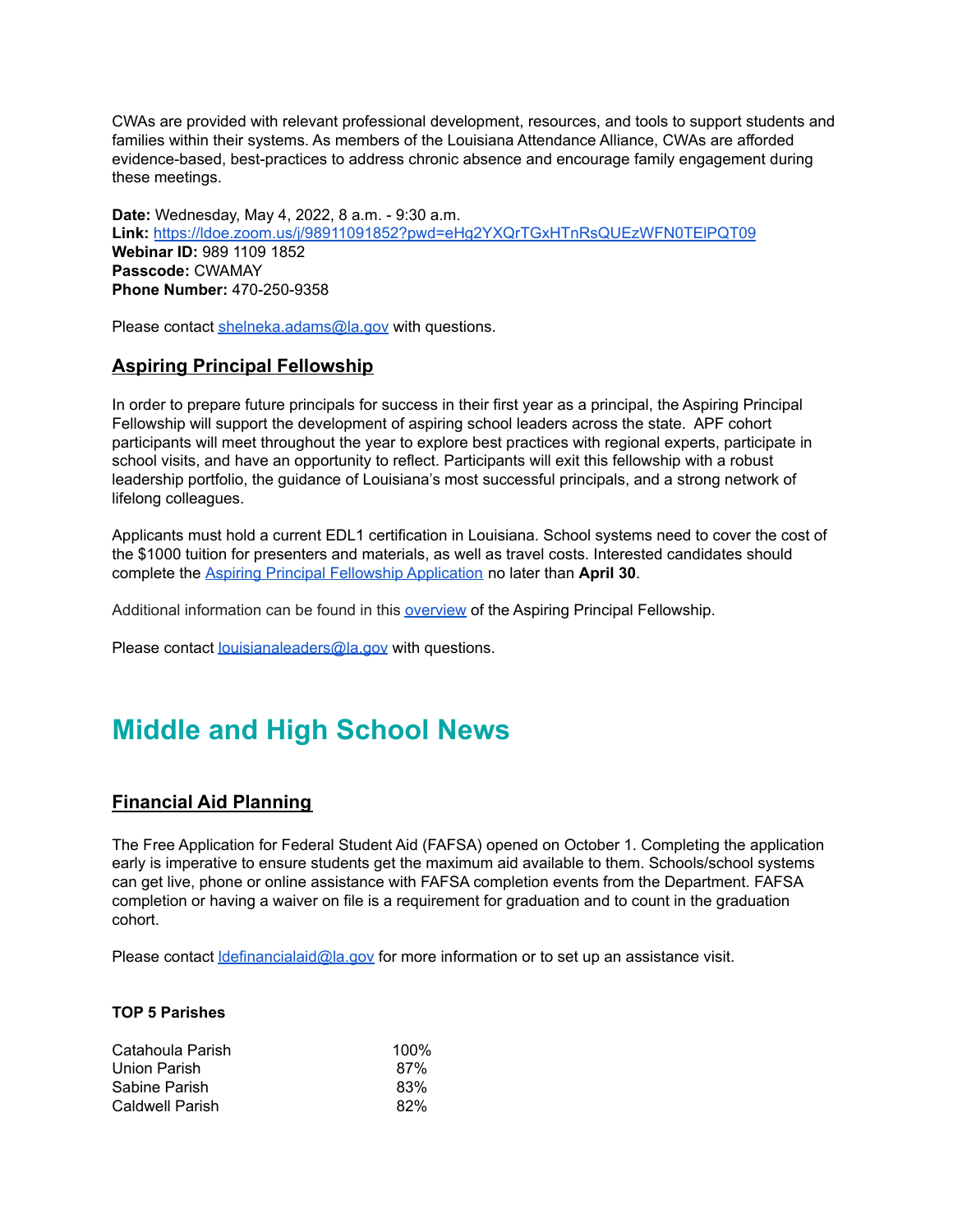Madison Parish 80%

#### **TOPS 5 Schools**

| Sicily Island High School | 100% |
|---------------------------|------|
| Harrisonburg High School  | 100% |
| West St. john High School | 100% |
| Elton High School         | 100% |
| Evans High School         | 100% |

## <span id="page-4-0"></span>**Well-Being and Healthy Communities**

#### **LDOE Virtual Therapy through Ochsner for Educators**

Ochsner Anywhere Care is a secure virtual visit tool offering appointments with licensed psychologists or therapists through your smartphone, tablet or personal computer—so you can get care where and when you need it! Schedule an appointment with the provider of your choice.

What can be treated? Addiction, Adolescent Counseling, Anxiety and Panic Attacks, Attention Deficit, Disorder (ADD/ADHD), Depression and Mood Disorders, Eating Disorders, Grief and Loss Counseling, Insomnia, Marriage and Family Counseling, Postpartum Depression, Post-traumatic Stress Disorder (PTSD), Work-related Stress

Convenient virtual therapy appointments are available Monday – Friday until 8 p.m., with additional appointment times on Saturdays.

Sign up at [www.ldoe.ochsneranywherecare.com](http://www.ldoe.ochsneranywherecare.com) and enter Service Key: LDOE; Coupon Code: TEACH

Please email [anywherecare@ochsner.org](mailto:anywherecare@ochsner.org) for 24/7 technical support, call 855-667-9711.

Please contact [rachel.bunch@la.gov](mailto:rachel.bunch@la.gov) with questions.

### **Well-Being Monthly Call**

The Well-Being team hosts monthly calls on the 3rd Wednesday of the month for professional development opportunities that focus on evidence-based, best practices around the well-being of school communities. April will focus on building Well-Being Advisory Councils.

**Date:** Wednesday, April 20, 2022 at 9:30 a.m. **Link:** https://ldoe.zoom.us/j/94796444215 **Webinar ID:** 982 3443 7320 **Passcode:** 303150 **Phone Number:** 3126266799

Please contact [rachel.bunch@la.gov](mailto:rachel.bunch@la.gov) with questions.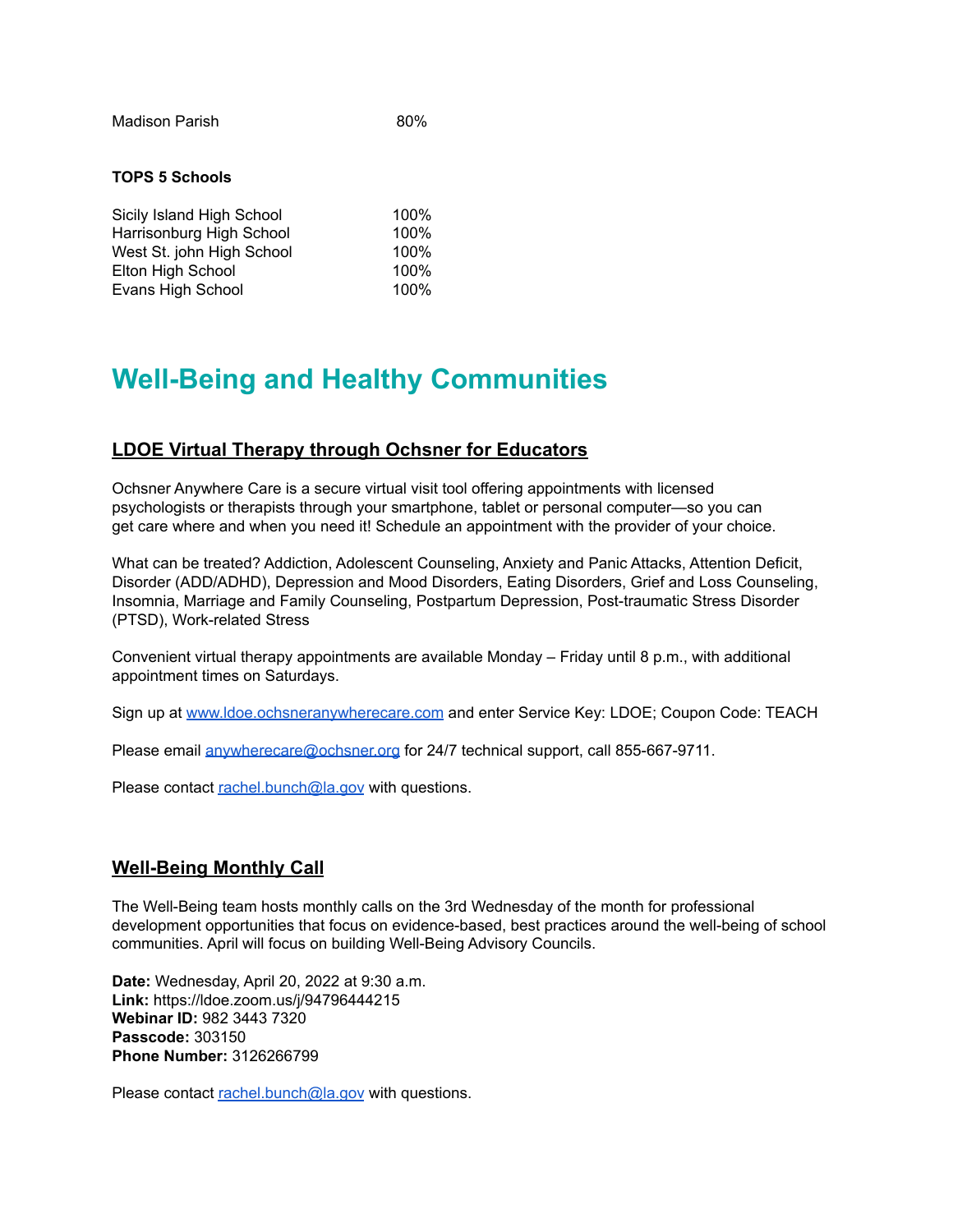### **Upcoming Webinar Opportunity: Understanding Childhood Obesity**

#### **Please share with school administrators, teachers, child nutrition program staff, health and wellness coordinators.**

The Department, in conjunction with Pennington Biomedical Research Center will host a free [webinar](https://cdnlfk.pbrc.edu/pdfs/home/LA_Fit_Kids_Webinar_Agenda-3.10.22.pdf) for teachers, school administrators, guidance counselors, child nutrition professionals and other interested stakeholders. The third webinar in the *Understanding Childhood Obesity* series will take place Wednesday, April 6, from 1:30 - 3:30 p.m. Online [registration](https://pbrcsurveys.pbrc.edu/index.php/933941?lang=en) is now open. The webinar will feature a panel of experts from Pennington as well as Seattle Children's Hospital, and discuss prenatal influences on childhood obesity, treatment of childhood obesity in medical settings and opportunities for intervention. A panel discussion will follow, during which audience members will have the opportunity to ask questions.

Please contact [melissa.campbell@la.gov](mailto:melissa.campbell@la.gov) with questions.

# <span id="page-5-0"></span>**Ask CoCo**

### **Q & A With COunselor COnnect!**

**Do you have any questions and you're not sure who to ask? CoCo is here to support her fellow counselors! Send all your counseling related (or unrelated) questions to CoCo and she will respond in this section. Questions will be reposted anonymously then answered. Some answers may require research, so they may not always be answered in the order in which they are received. All questions will be acknowledged; here or directly to your inbox!**

**Please email [shelneka.adams@la.gov](mailto:shelneka.adams@la.gov) CoCo's assistant, all questions. The subject line should read: ASK COCO!**

## <span id="page-5-1"></span>**Reminders**

**Information from past Counselor Connects that you may have missed.**

#### **Trauma Demonstration Recovery Grant**

Provides funds to pay for trauma specific therapy sessions provided by a state licensed mental health professional for students identified as "low income" that have suspected trauma that is negatively impacting the student's learning and cannot access public and/or commercial health insurance to pay for these services.Students may be enrolled in Louisiana's public, charter or private schools to be eligible for these services.

For additional information, please email [traumarecoverygrant@la.gov](mailto:traumarecoverygrant@la.gov).